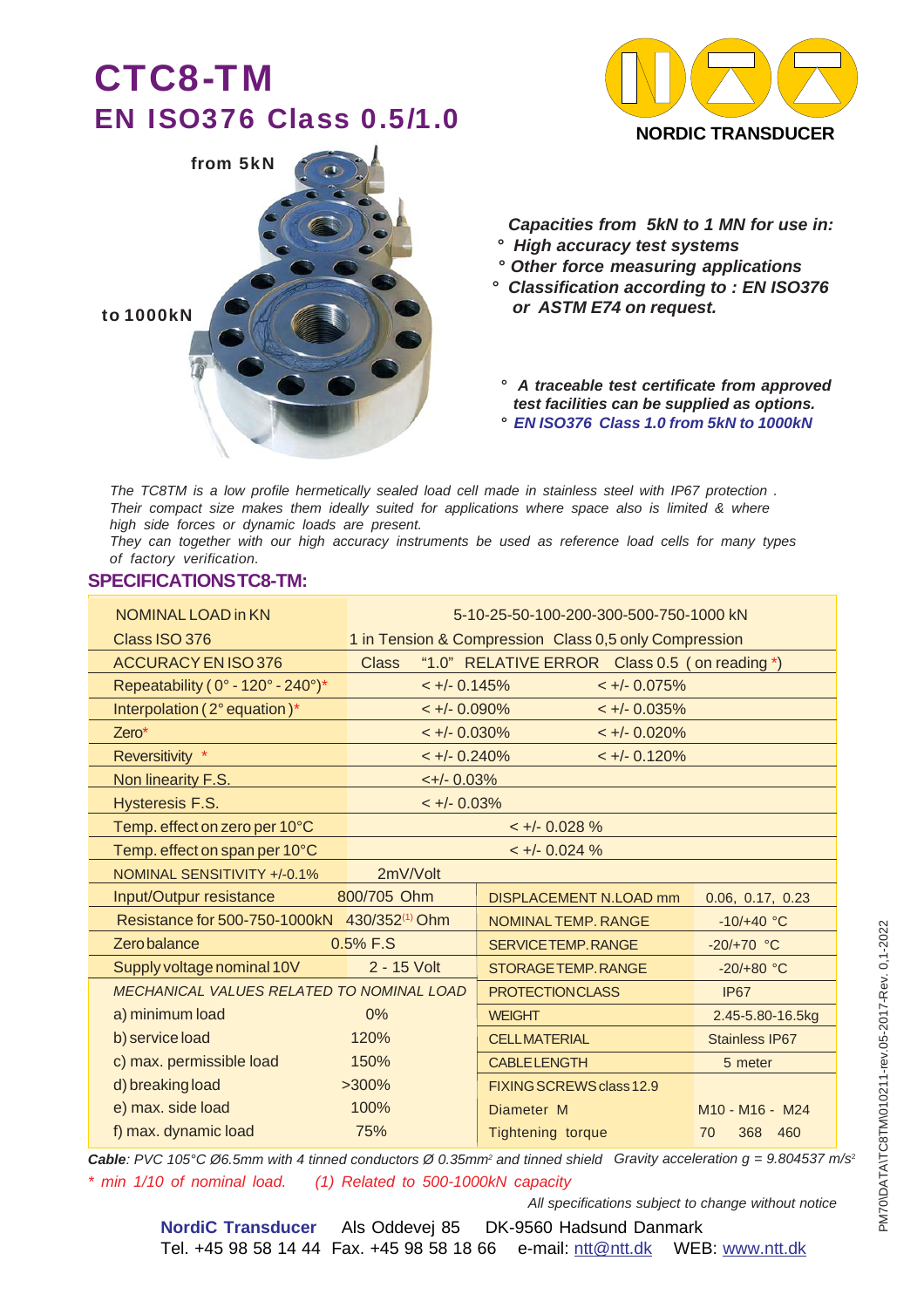

## DIMENSIONS TC8-TM

#### **Precision class 1.0 EN ISO 376**



| <b>CODE</b>    | <b>LOADS</b>       | øΑ  | øB  | C  | øD  | øE | øF    | øG   | Holes | н   |     | $kHz$ <sup>(2)</sup><br><b>Natural frequency</b> |
|----------------|--------------------|-----|-----|----|-----|----|-------|------|-------|-----|-----|--------------------------------------------------|
|                |                    |     |     |    |     |    |       |      |       |     |     |                                                  |
| CTC8TM5KNI15   | 5kN                | 127 | 110 | 35 | 92  | 47 | M30x2 | 10.5 | 8     | 149 | 7.5 | 2.5                                              |
| CTC8TM10KNI15  | 10 <sub>kN</sub>   | 127 | 110 | 35 | 92  | 47 | M30x2 | 10.5 | 8     | 149 | 7.5 | 2.5                                              |
| CTC8TM25KNI15  | 25kN               | 127 | 110 | 35 | 92  | 47 | M30x2 | 10.5 | 8     | 149 | 7.5 | 4.8                                              |
| CTC8TM50KNI15  | 50 <sub>kN</sub>   | 127 | 110 | 35 | 92  | 47 | M30x2 | 10.5 | 8     | 149 | 7.5 | 3.8                                              |
| CTC8TM100KNI15 | 100 <sub>k</sub> N | 165 | 138 | 60 | 110 | 62 | M42x3 | 17.0 | 12    | 188 | 15  | 22.1                                             |
| CTC8TM200KNI15 | 200kN              | 165 | 138 | 60 | 110 | 62 | M42x3 | 17.0 | 12    | 188 | 15  | 22.1                                             |
| CTC8TM300KNI15 | 300kN              | 165 | 138 | 60 | 110 | 62 | M42x3 | 17.0 | 12    | 188 | 15  | 22.1                                             |
| CTC8TM500KNI15 | 500 <sub>kN</sub>  | 230 | 185 | 80 | 147 | 96 | M60x3 | 25.0 | 12    | 254 | 15  | 18.2                                             |
| CTC8TM750KNI15 | 750kN              | 230 | 185 | 80 | 147 | 96 | M60x3 | 25.0 | 12    | 254 | 30  | 18.2                                             |
| CTC8TM1MNI15   | 1000kN             | 230 | 185 | 80 | 147 | 96 | M60x3 | 25.0 | 12    | 254 | 30  | 18.2                                             |
|                |                    |     |     |    |     |    |       |      |       |     |     |                                                  |

#### *LOAD CELL WIRING*

| INPUT+                              | <b>RFD</b>   |  |  |  |  |
|-------------------------------------|--------------|--|--|--|--|
| INPUT-                              | <b>BLACK</b> |  |  |  |  |
| OUTPUT+                             | <b>WHITE</b> |  |  |  |  |
| OUTPUT-                             | YFI I OW     |  |  |  |  |
| SHIELD: CONNECTED TO LOAD CELL BODY |              |  |  |  |  |